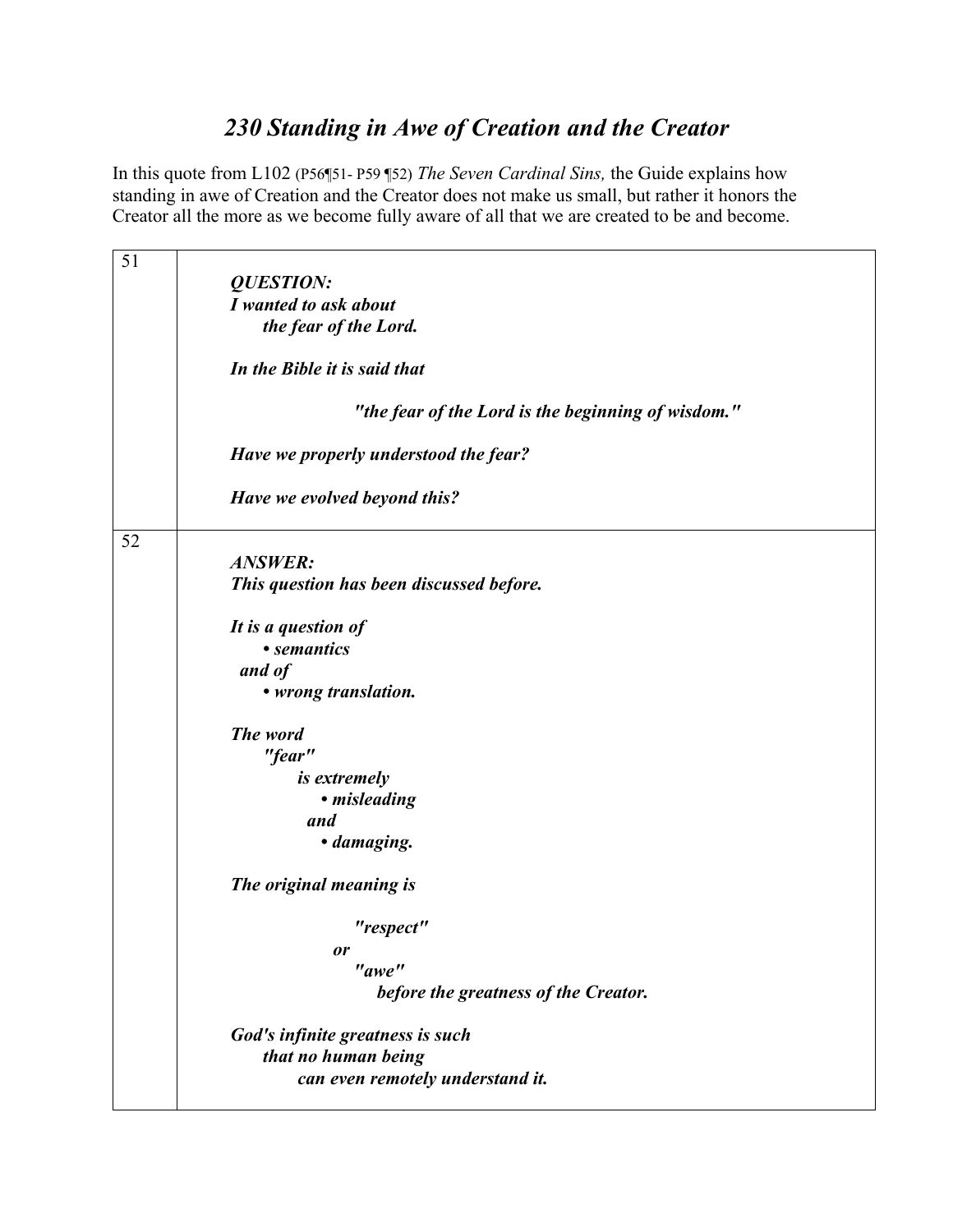*As you grow into • emotional and • spiritual maturity, you realize your own limitation in understanding the greatness of • Creation and of • the Creator. That is the • awe or • respect that comes out of wisdom. The wisdom [i.e., The WISDOM that leads you to stand in AWE and RESPECT for the GREATNESS of Creation and the Creator], however, lies not in the unhealthy attitude of • making yourself a small "sinner," of • flagellating yourself, or • diminishing your own value. In so doing [i.e., In holding the unhealthy attitude of making yourself small, a "sinner," of flagellating yourself, or of diminishing your own value] you would diminish the value of the Creator.*